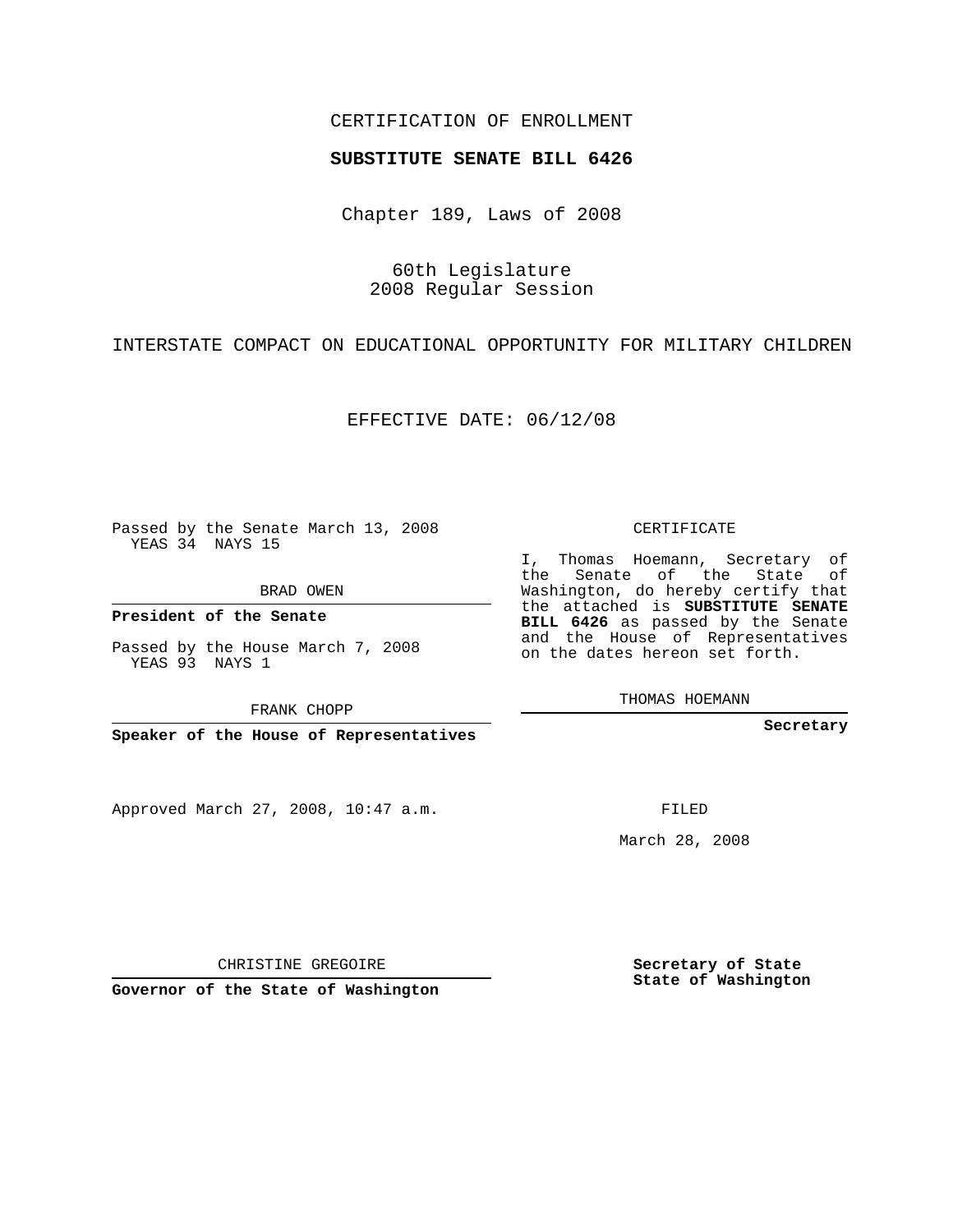# **SUBSTITUTE SENATE BILL 6426** \_\_\_\_\_\_\_\_\_\_\_\_\_\_\_\_\_\_\_\_\_\_\_\_\_\_\_\_\_\_\_\_\_\_\_\_\_\_\_\_\_\_\_\_\_

\_\_\_\_\_\_\_\_\_\_\_\_\_\_\_\_\_\_\_\_\_\_\_\_\_\_\_\_\_\_\_\_\_\_\_\_\_\_\_\_\_\_\_\_\_

### AS AMENDED BY THE HOUSE

Passed Legislature - 2008 Regular Session

## **State of Washington 60th Legislature 2008 Regular Session**

**By** Senate Early Learning & K-12 Education (originally sponsored by Senators Hobbs, Shin, Swecker, Rasmussen, Fairley, Berkey, Rockefeller, Eide, Schoesler, Fraser, Kauffman, Kohl-Welles, and McAuliffe)

READ FIRST TIME 02/08/08.

 1 AN ACT Relating to an interstate compact on educational opportunity 2 for military children; and creating a new section.

3 BE IT ENACTED BY THE LEGISLATURE OF THE STATE OF WASHINGTON:

 NEW SECTION. **Sec. 1.** (1) The office of the superintendent of public instruction shall convene and support a task force to review and make recommendations regarding the interstate compact on educational opportunity for military children. Education committee staff from senate committee services and house of representatives office of program research shall provide support to the legislative members of the task force.

11 (2) The task force shall review the compact and issue a final 12 report on the following, at a minimum:

13 (a) Which components of the compact are currently being 14 substantially implemented in Washington and which are not;

15 (b) The implications of and the interplay between the compact and 16 applicable federal education law;

17 (c) The implications of and the interplay between the compact and 18 applicable state education law; and